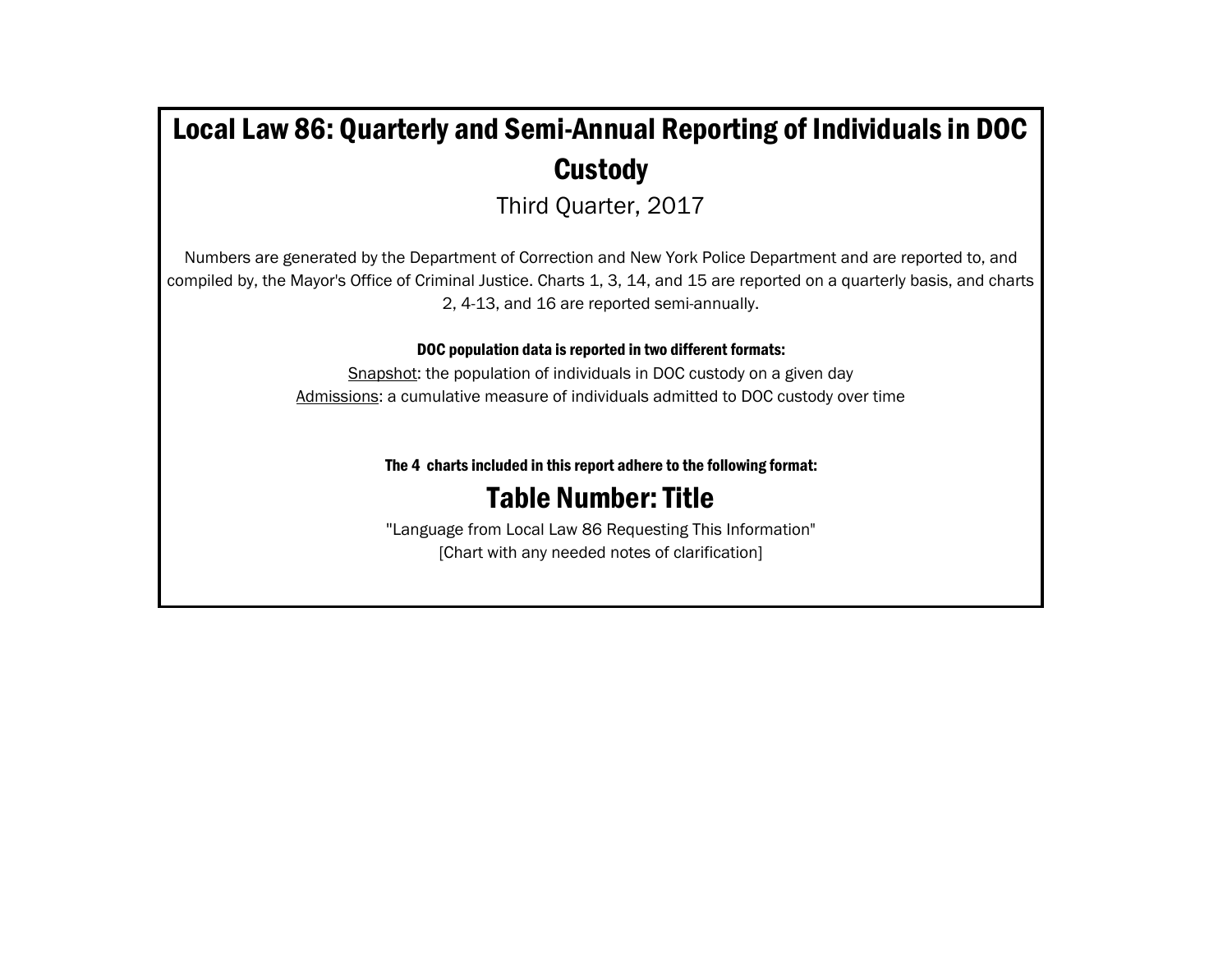# Changes from Previous Reporting Cycles

Changes Starting in Q1 2017:

Pretrial detainees with open parole violations were previously treated as pretrial detainees due to data availability. However, per statute requirements beginning with this report, all individuals with open cases and <sup>a</sup> parole warrant are now counted as parole violators.

The category amount pending was added to paragraph 13 for individuals who have had bail posted but are awaiting surety review to determine if the source of the funds is legitimate.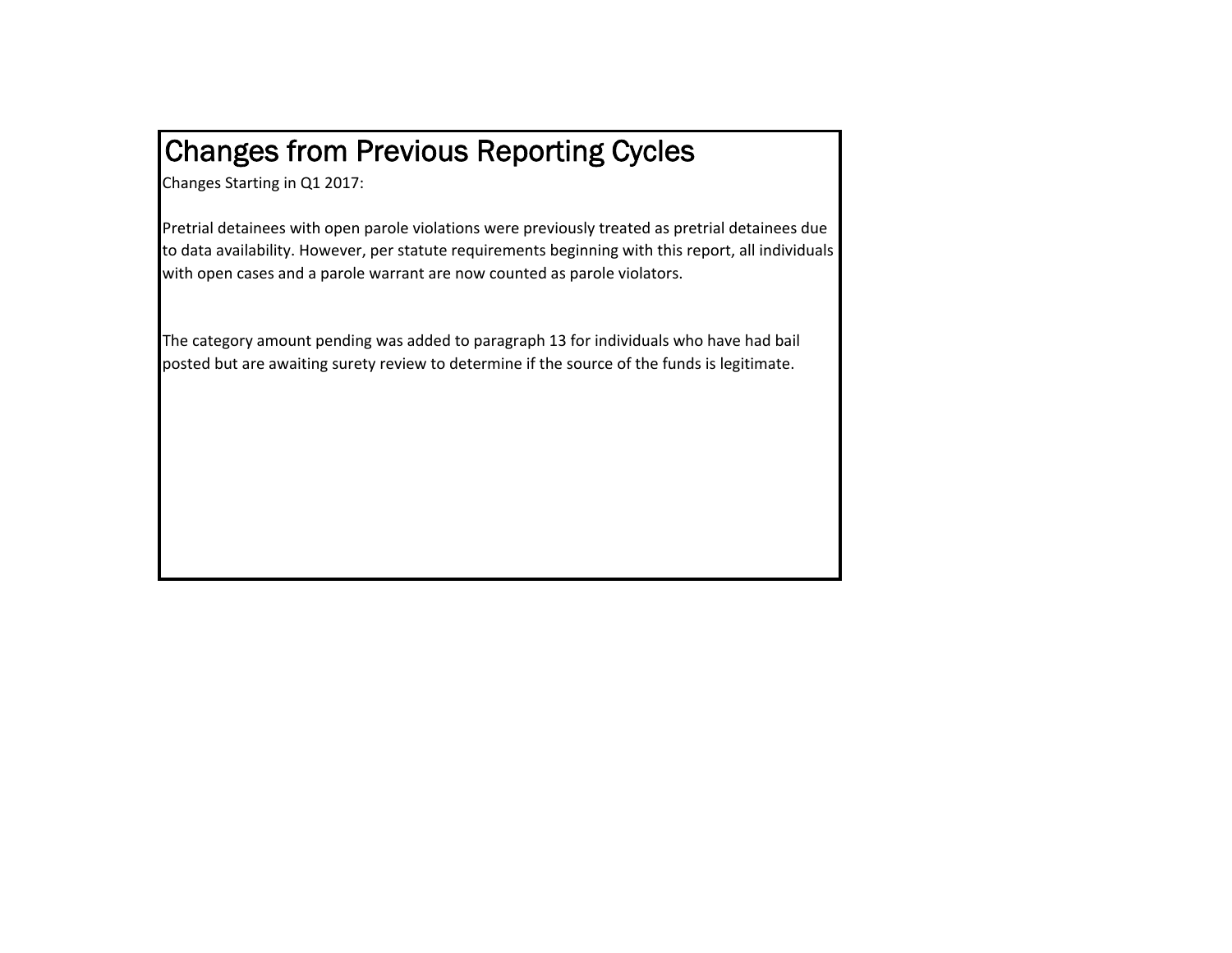### Table 1: Average Daily Population of Individuals in DOC Custody for Q3 2017

"The average daily population of inmates in the custody of the department of corrections."

| Average Daily Population (7/1/17 - 9/30/17) | 9225 |
|---------------------------------------------|------|
| Population by case borough*                 |      |
| <b>Bronx</b>                                | 1827 |
| <b>Brooklyn</b>                             | 1964 |
| Manhattan                                   | 3191 |
| <b>Queens</b>                               | 1700 |
| Staten Island                               | 340  |
| No court**                                  | 203  |

*\* "Case borough" refers to the borough of the current case or, if there is no current case, the original arraignment borough.*

*\*\* "No court" refers to individuals in DOC custody without a pending or sentenced case in NYC, including but not limited to technical parole violators, New York state inmates testifying at NYC trials.*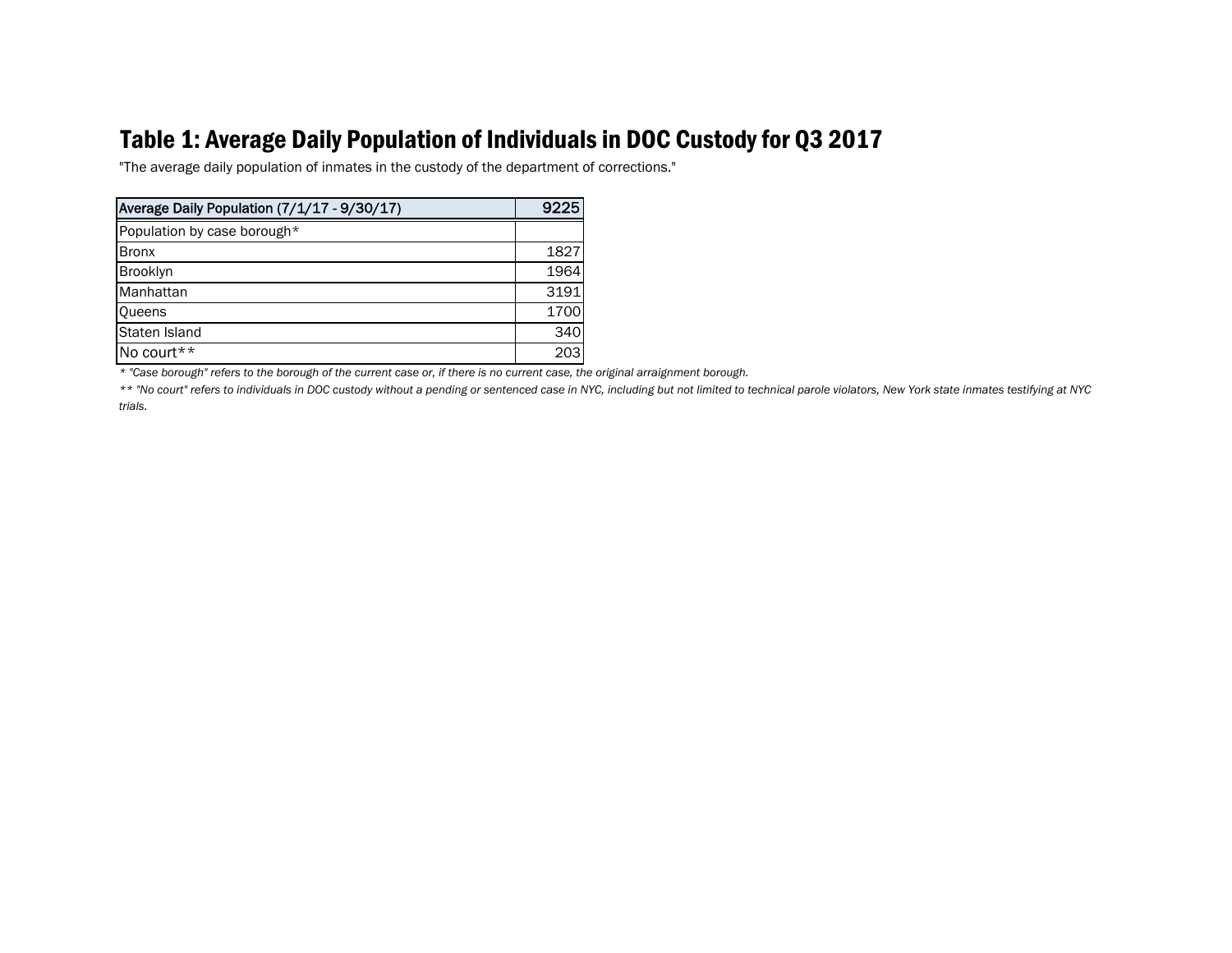### Table 3: Status of Individuals in DOC Custody from Three Daily Snapshots

"Of the number of inmates in the custody of the department of corrections on the last Friday\* of each calendar month of the reporting period, the percentage who had been sentenced to a definite sentence, the percentage held on pending criminal charges, and the percentage in any other category."

| Status                    | 07/27/17 | 08/31/17 | 09/28/17 |
|---------------------------|----------|----------|----------|
| <b>City Sentenced</b>     | 1085     | 1074     | 1102     |
| <b>Pre-Trial Detainee</b> | 6004     | 6021     | 6051     |
| Parole Violator           | 1482     | 1515     | 1476     |
| Other                     | 594      | 510      | 569      |
| Total                     | 9165     | 9120     | 9198     |

*\* Due to DOC data structure, data is from the last Thursday of each calendar month in the reporting period, not the last Friday.*

*\*\* Other category includes but is not limited to state-sentenced population awaiting transfer, court ordered, state inmates testifying at NYC trials, etc.*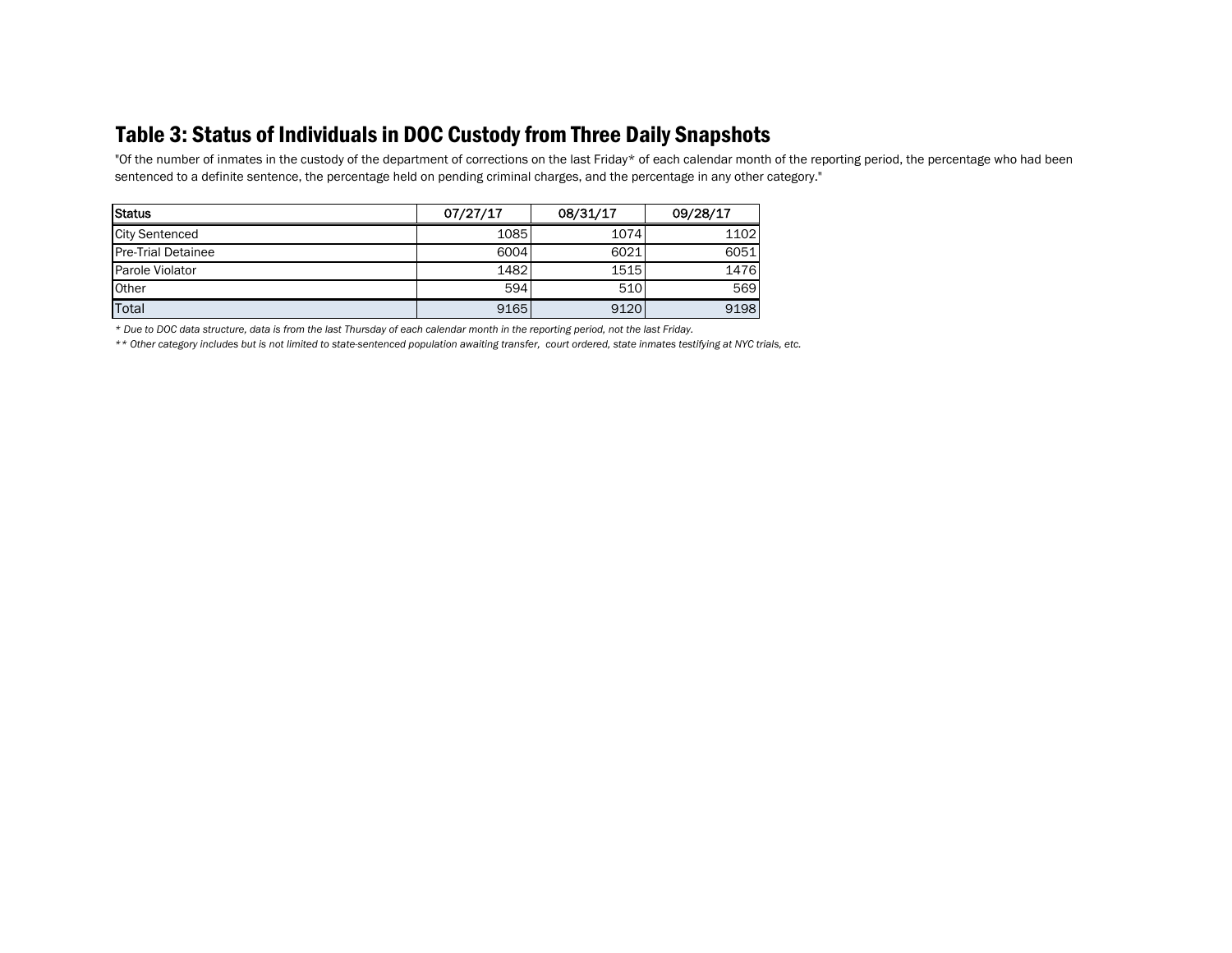#### Table 14: Percentage Breakdown of Bail Amounts Set for Pretrial Defendants in DOC Custody on Three Daily Snapshots

"Of the number of inmates in the custody of the department of correction on the final Friday\* of each calendar month of the reporting period who were held on pending criminal charges, the percentage who had bail fixed in the following amounts: (a) \$1; (b) \$2-\$500; (c) \$501-\$1000; (d) \$1001-\$2500; (e) \$2501-\$5000; (f) \$5001-\$10,000; (g) \$10,001-\$25,000; (h) \$25,001-\$50,000; (i) \$50,001-\$100,000; or (j) more than \$100,000."

| Bail Amount**    | 07/27/17 | 08/31/17 | 09/28/17 |
|------------------|----------|----------|----------|
| $$1+$            | 0%       | 0%       | 0%       |
| $$2-500$         | 1%       | 1%       | 1%       |
| \$501-1000       | 2%       | 2%       | 2%       |
| \$1001-\$2500    | 5%       | 5%       | 5%       |
| \$2501-\$5000    | 7%       | 7%       | 7%       |
| \$5001-\$10000   | 9%       | 9%       | 9%       |
| \$10001-\$25000  | 11%      | 12%      | 12%      |
| \$25001-\$50000  | 10%      | 10%      | 10%      |
| \$50001-\$100000 | 9%       | 9%       | 9%       |
| over \$100000    | 13%      | 13%      | 13%      |
| No bail††        | 32%      | 32%      | 32%      |
| Total            | 100%     | 100%     | 100%     |

*\* Due to DOC data structure, data is from the last Thursday of each calendar month in the reporting period, not last Friday.*

*\*\* Due to DOC data structure, bail amount is the cumulative amount of bail in all the defendant's cases.*

*† \$1 bail is used to account for time spent in jail by a defendant who is already in jail for another case or hold.*

*†† Defendants with no bail set are those with remands in all of their cases.*